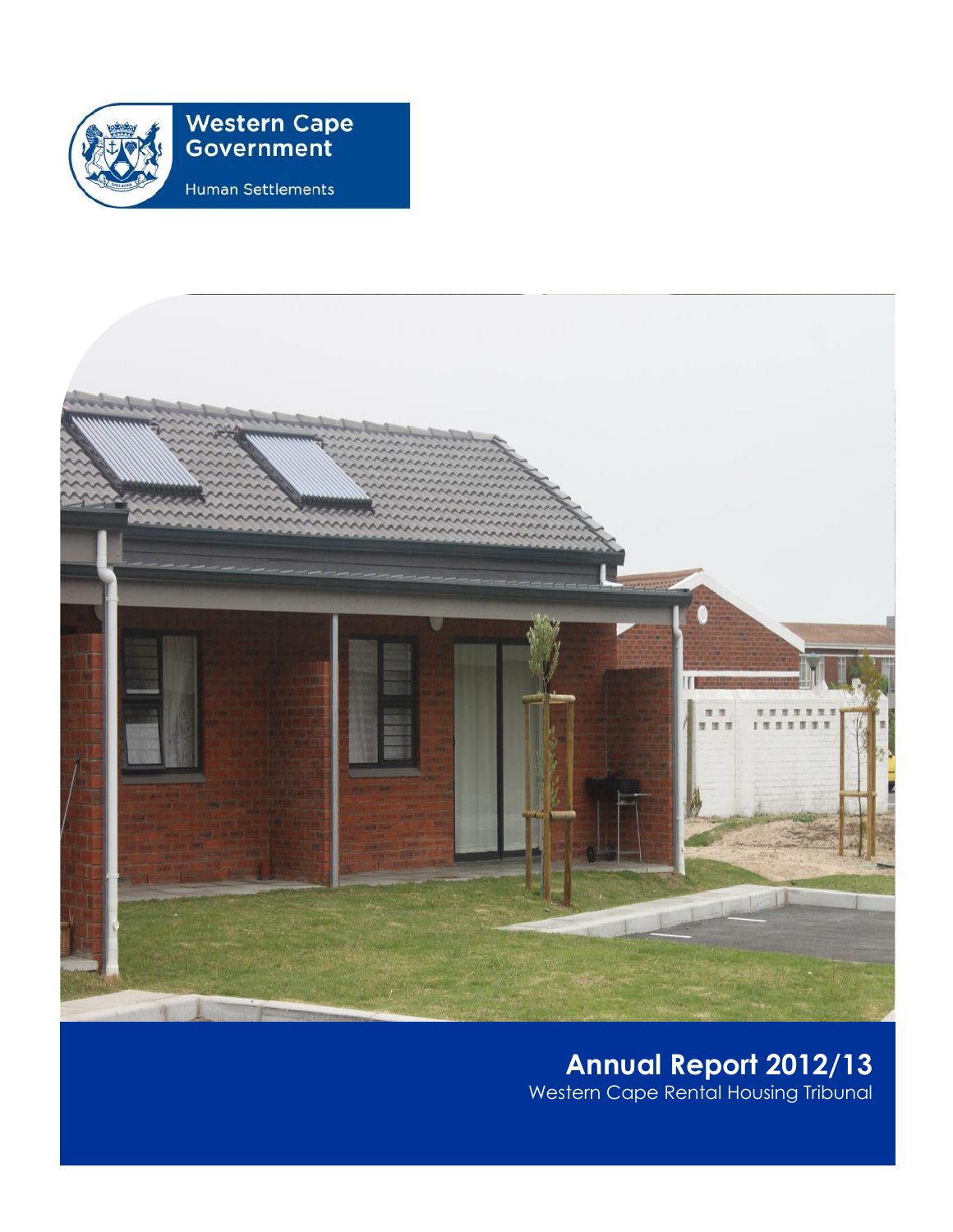*To obtain additional copies of this document, please contact:*

|                                      | Western Cape Provincial Department of Human Settlements |
|--------------------------------------|---------------------------------------------------------|
| Western Cape Rental Housing Tribunal |                                                         |
| Private Bag X 9083                   |                                                         |
| <b>CAPE TOWN</b>                     |                                                         |
| 8000                                 |                                                         |
| Tel:                                 | 021-483 3076 /4970                                      |
| Fax:                                 | 021-483 3313                                            |
| E-mail:                              | Louis.Groenewald@westerncape.gov.za                     |
|                                      | Malibongwe.Mafungwa@westerncape.gov.za                  |
| Website:                             | www.capegateway.gov.za/rentalhousingtribunal            |

*Om nog afskrifte van hierdie dokument te bekom, tree asseblief in verbinding met:*

|                                    | Wes-Kaapse Provinsiale Departement van Menslike Nedersettings |
|------------------------------------|---------------------------------------------------------------|
| Wes-Kaapse Huurbehuisingstribunaal |                                                               |
| Privaatsak X9083                   |                                                               |
| <b>KAAPSTAD</b>                    |                                                               |
| 8000                               |                                                               |
| Tel:                               | 021-483 3076 /4970                                            |
| Fax:                               | 021-483 3313                                                  |
| E-mail:                            | Louis.Groenewald@westerncape.gov.za                           |
|                                    | Malibongwe.Mafungwa@westerncape.gov.za                        |
| Website:                           | www.capegateway.gov.za/rentalhousingtribunal                  |

*Xa ufuna imikhutshelwa eyongezelelekilayo yalo mqulu, nceda qhakamishelana:*

ne-Sebe looRhulumente boMmandla nezeZindlu kwiphondo LeNtshona Koloni: Inkundlana Yengxaki Zengqesho Zindlu eNtshona Koloni

| Private Bag X9083     |                                              |
|-----------------------|----------------------------------------------|
| <b>CAPE TOWN</b>      |                                              |
| 8000                  |                                              |
| Umnxeba:              | 021-483 3076 /4970                           |
| Umnexeba wephepha:    | 021-483 3313                                 |
| Umnatha-ngqo:         | Louis.Groenewald@westerncape.gov.za          |
|                       | Malibongwe.Mafungwa@westerncape.gov.za       |
| Umnatha - wehlabathi: | www.capegateway.gov.za/rentalhousingtribunal |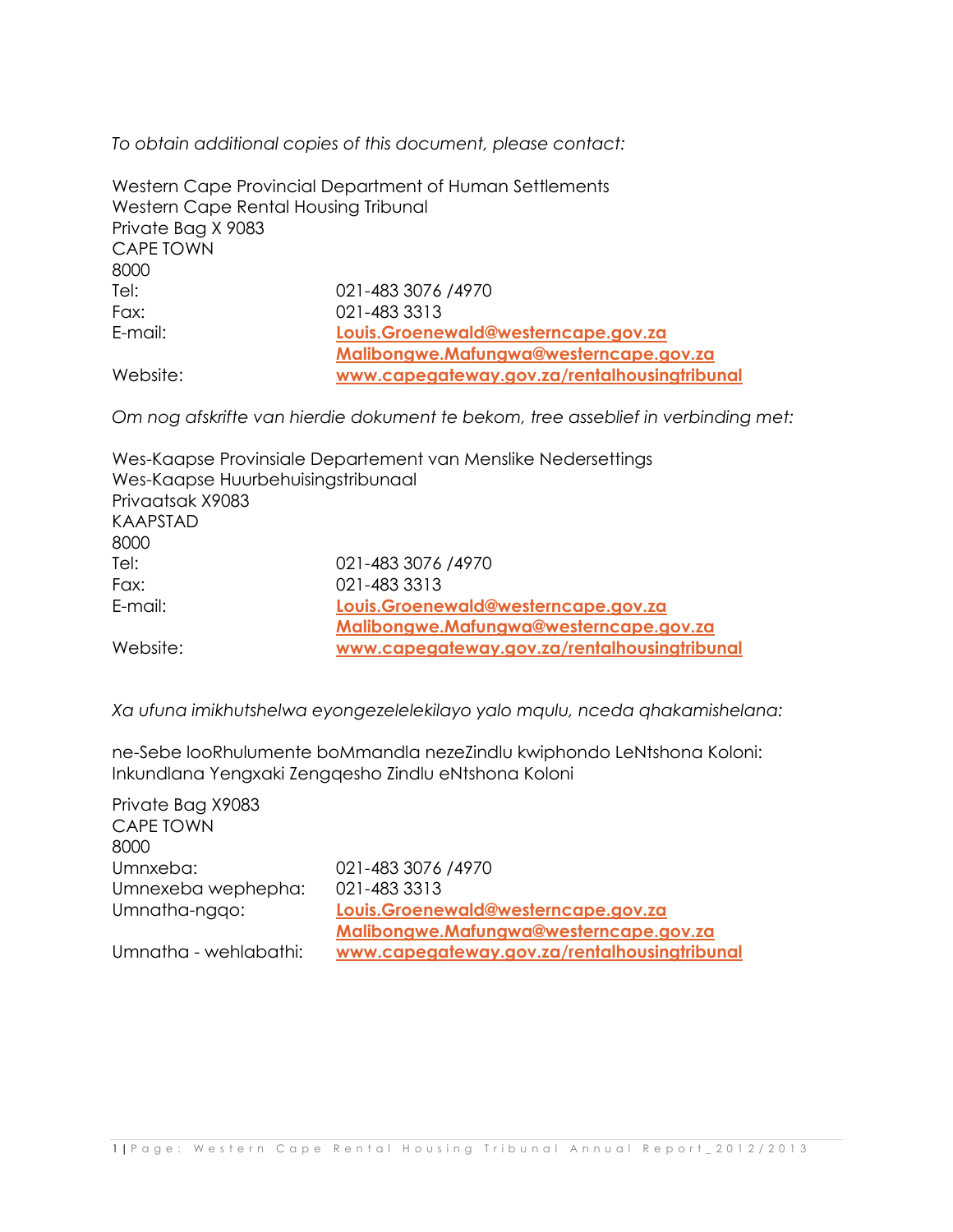## **ANNUAL REPORT 1 APRIL 2012 - 31 MARCH 2013**

## **INDEX**

|                         |                             | <u>Page</u> |
|-------------------------|-----------------------------|-------------|
| Foreword by Chairperson |                             | 3           |
| Part 1:                 | General information         | 5           |
| Part 2:                 | Human Resource Management   | 7           |
| Part 3:                 | Performance of the Tribunal | 9           |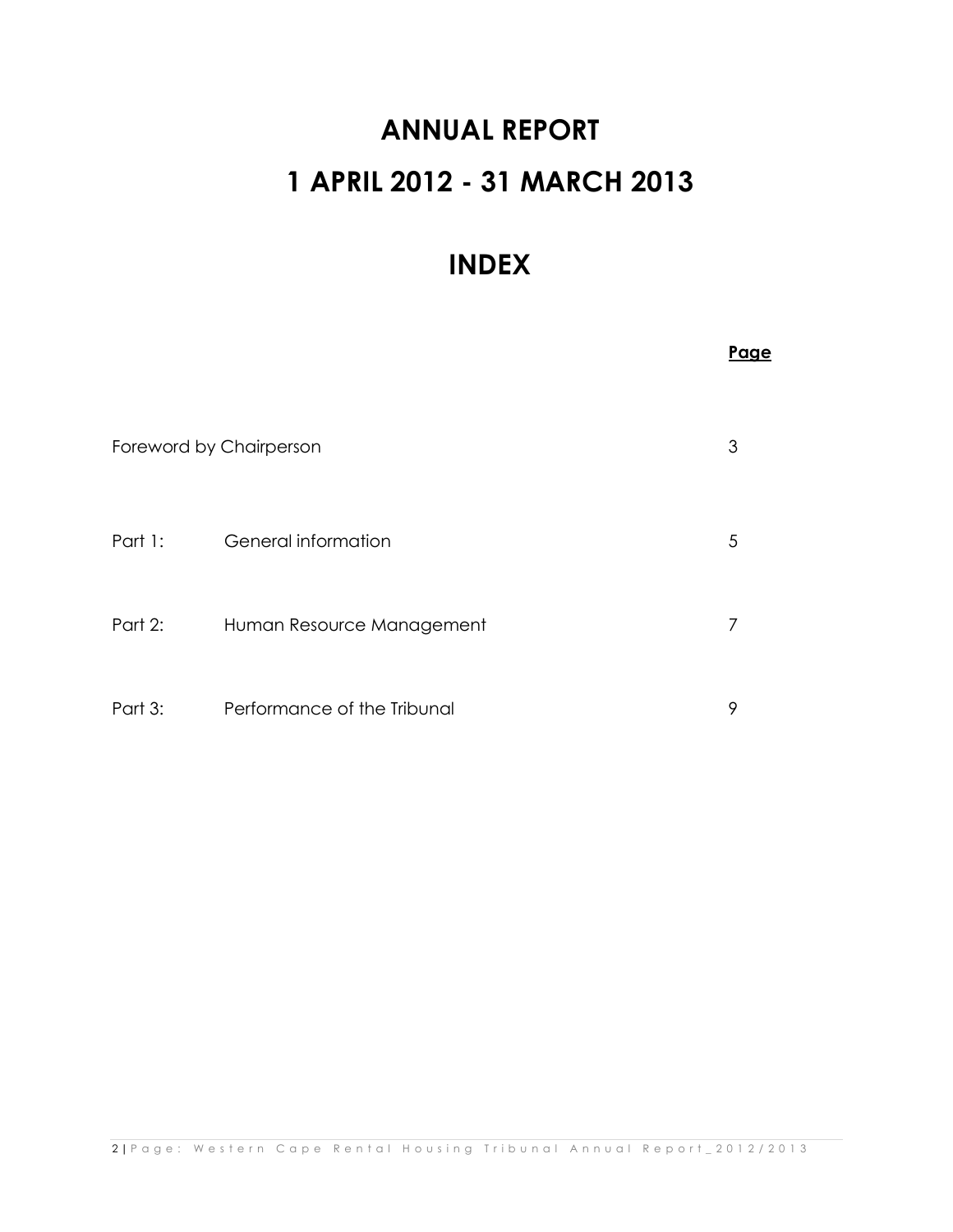## **FOREWORD BY CHAIRPERSON**

It is with pleasure that we submit this annual report, covering the period 1 April 2012 to 31 March 2013, to the Western Cape Provincial Minister of Human Settlements and to the Western Cape Provincial Legislature.

Being aware of the imperatives in the Rental Housing Act, 1999 (Act No. 50 of 1999) to settle cases within 90 days, I have, over the past three years, come to realize that due to a number of factors, this seems to be an almost impossible goal to reach.

According to Blue Gheko, the Western Cape: Rental Housing Tribunal (WC: RHT) official statistics recorder, the WC: RHT had registered three thousand five hundred and fifty three **(3053)** official complaints as compared to the two thousand four hundred and forty two **(2442)** complaints in the 2011/ 2012 financial year. Coupled with capacity problems, the above increase contributed to an increase in the WC: RHT backlog. At the end of this financial year (2012/2013), the WC: RHT had a backlog of two hundred and sixty three **(263)** cases.

In an effort to address the increase in cases and thereby the backlog challenges, the Department of Human Settlements has agreed to employ five **(5)** additional support staff (two case officers and three administrators) to provide further support to the demanding work of this sub-directorate. Further employment of additional support staff has been made possible through the Organizational Design Investigation (ODI) unit. The findings of the ODI have led to the provision for the employment of an additional seven **(7)** Case Officers.

Taking into consideration some of the challenges that WC: RHT has been beset with, and also in keeping with the obligations of the Rental Housing Act 1999, (Act No. 50 of 1999) the WC: RHT has

- engaged with rental estate agents and shared possible solutions for a better management of rental properties;
- conducted training programs for Community Development Workers (CDWs);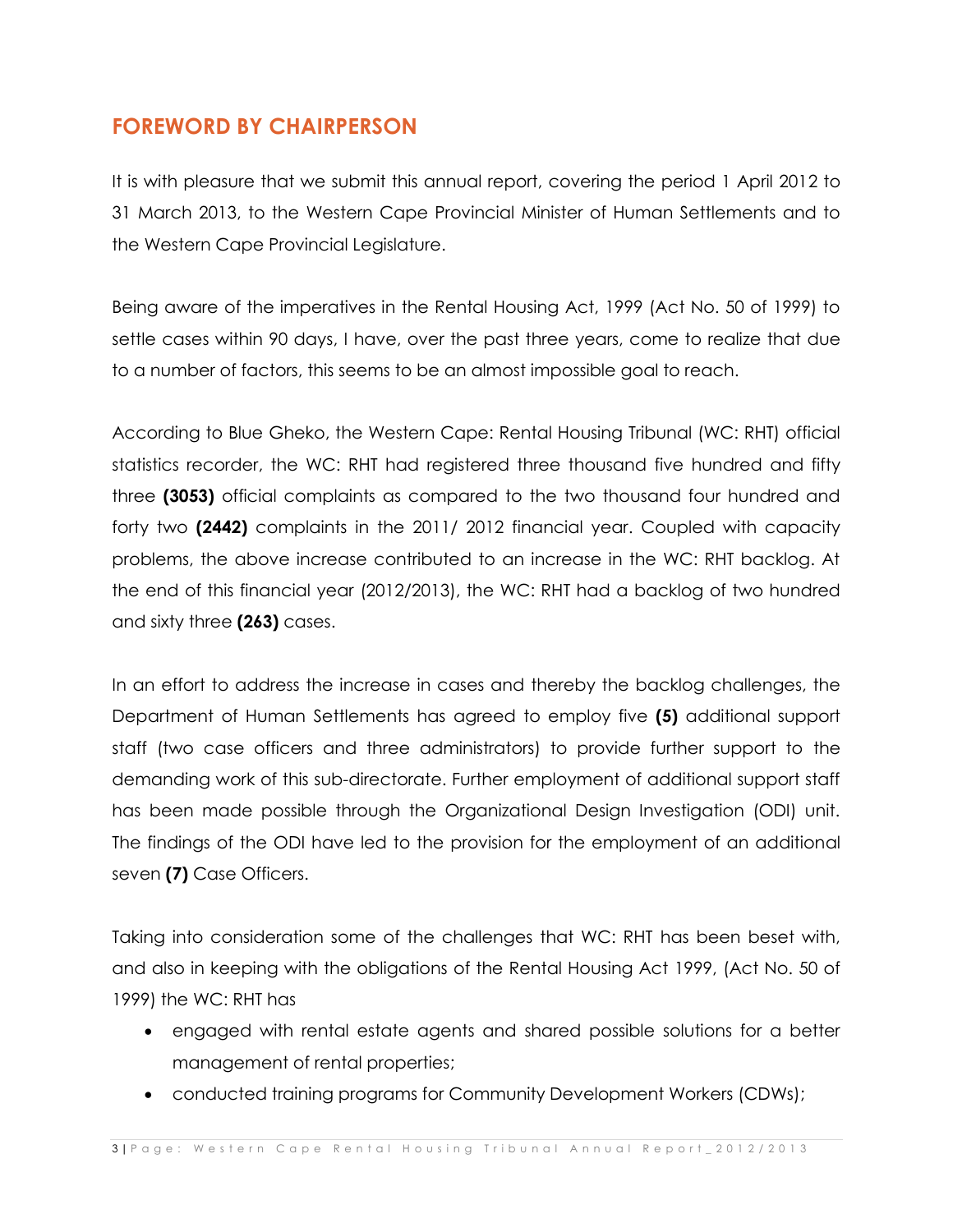- started a process of setting up Rental Housing Information Offices at municipalities in the Province (an ongoing process);
- put up posters at local government offices and public institutions such as libraries, SAPS and Thusong Centers (an ongoing process);
- Continuously assisted the Tribunal support staff with training and support.

The WC: RHT finds itself in a delicate position in that it is required to function independently, reporting to the Western Cape Provincial Minister of Human Settlements, but is dependent on different directorates of the same Department in order for it to perform effectively. These directorates often do not have the same urgency to attend to matters in the way required by the WC: RHT. Contentious matters such as these often lead to unproductivity and a lack of morale amongst officials.

In conclusion, I would like to thank all the senior officials in the Western Cape Provincial Department of Human Settlements (who have played a supportive role towards the work of the Tribunal), the support staff and Tribunal Members for their unwavering hard work, support and enthusiasm in rendering an invaluable service to the public.

ARNO BOTHA

aram

Chairperson: Western Cape Rental Housing Tribunal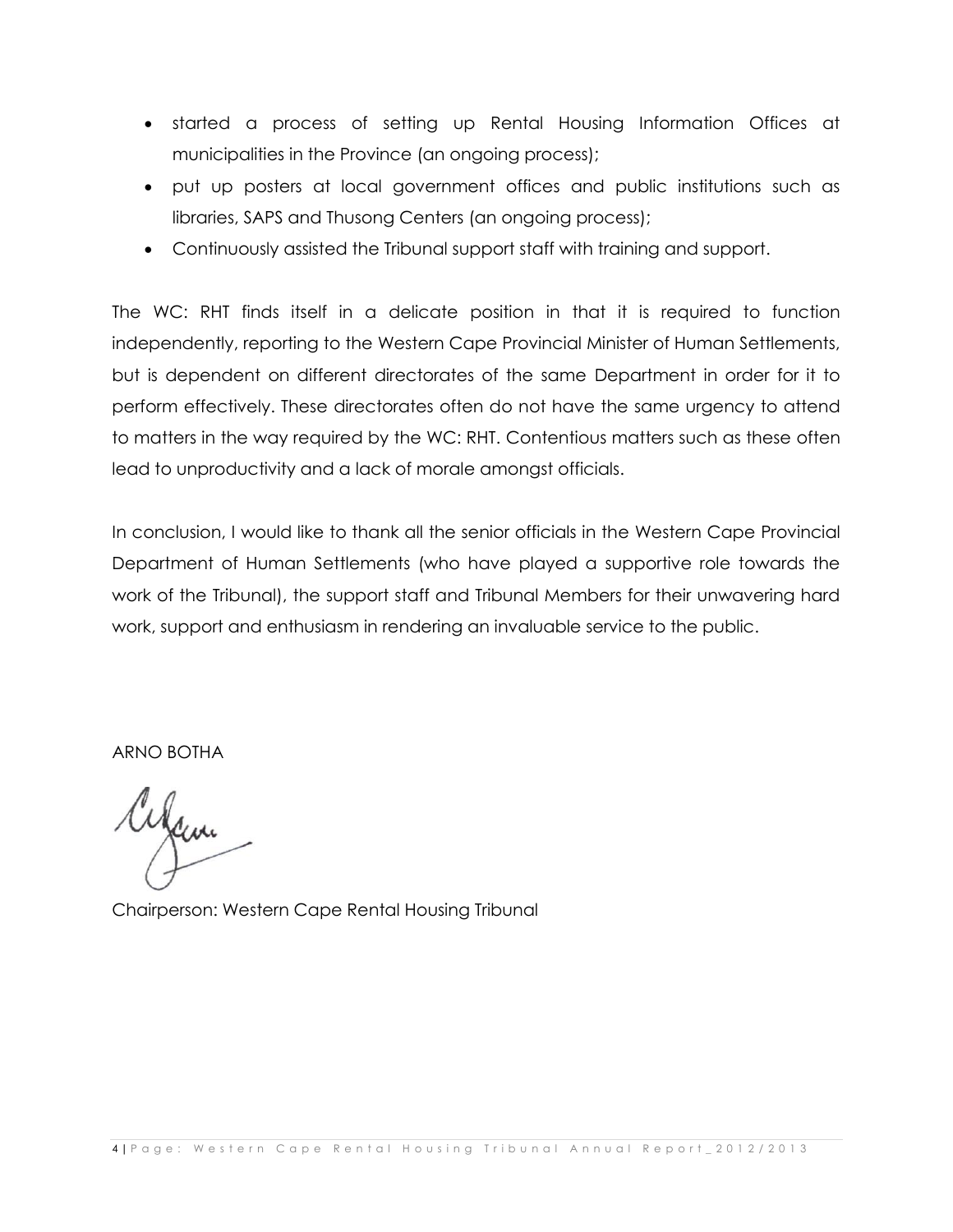## **PART ONE: GENERAL INFORMATION**

## **1.1 Introduction**

Formed in 2001, the Tribunal consists of five members (including a chair- and vice-chairperson), and one alternate member appointed by the Western Cape Provincial Minister of Human Settlements. These individuals have extensive expertise in property management, housing development and consumer matters pertaining to rental housing. The Tribunal is assisted by the support component of the Directorate: Communications and Stakeholder Relations. The Tribunal provides a free service to tenants and landlords in the Western Province, and its main function is dispute settlement between tenants and landlords.

The Tribunal is established in terms of Section 7 of the Act. The activities of the Tribunal are funded from moneys appropriated by the Western Cape Provincial Legislature and the Head of Department (HOD) of the Western Cape Provincial Department of Human Settlements functions as the Accounting Officer in respect of moneys appropriated.

## **1.2 Legislative framework**

The following legislation provides fundamental principles and guidelines upon which the Tribunal operates:

- The Constitution of the Republic of South Africa, 1996 (Act No 108 of 1996);
- The Rental Housing Act, 1999 (Act No 50 of 1999);
- The Unfair Practice Regulations and the Procedural and Staff Duties Regulations published in terms of Act 50 of 1999;
- The Prevention of Illegal Eviction from and Unlawful Occupation of Land Act, 1998 (Act No 19 of 1998).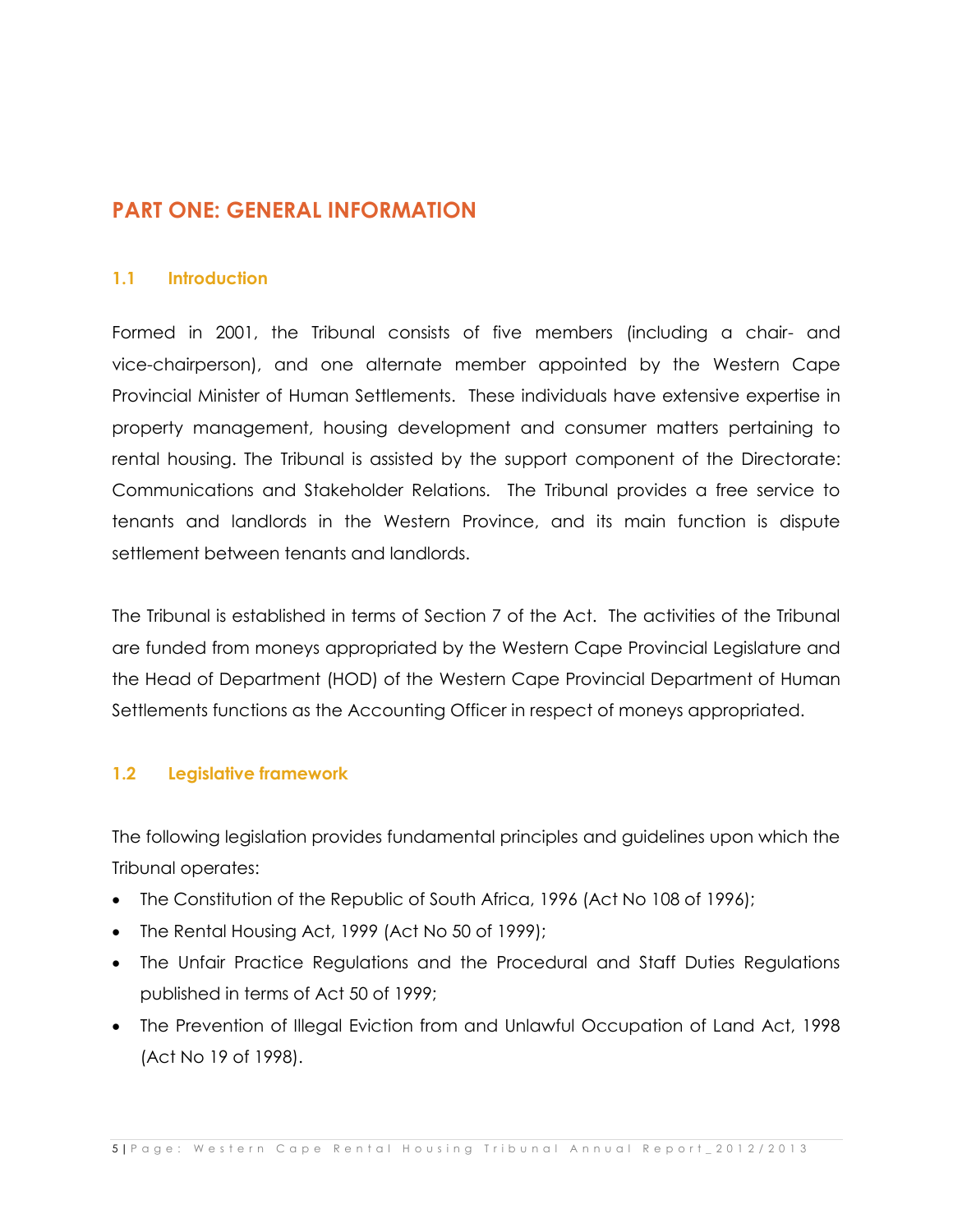The functions of the Tribunal are to harmonize relationships between landlords and tenants in the rental housing sector; resolve disputes and unfair practices; inform landlords and tenants about their rights and obligations in terms of the Act; and to make recommendations to relevant stakeholders pertaining to issues related to the rental housing sector.

## **1.3 Vision**

The Western Cape Rental Housing Tribunal seeks to harmonise relationships between landlords and tenants in the rental housing sector.

## **1.4 Mission statement**

The Western Cape Rental Housing Tribunal seeks to promote stability in the rental housing sector by facilitating the process of resolving disputes and advising landlords and tenants.

## **1.5 Key functions**

- To promote stability in the rental housing sector;
- To provide mechanisms to deal with disputes in this sector;
- To promote the provision of rental housing property;
- To facilitate, investigate, mediate and conduct hearings to resolve disputes between landlords and tenants;
- To inform landlords and tenants of their rights and obligations should unfair practices arise; and
- To make recommendations to relevant stakeholders regarding issues to be addressed in the rental housing field.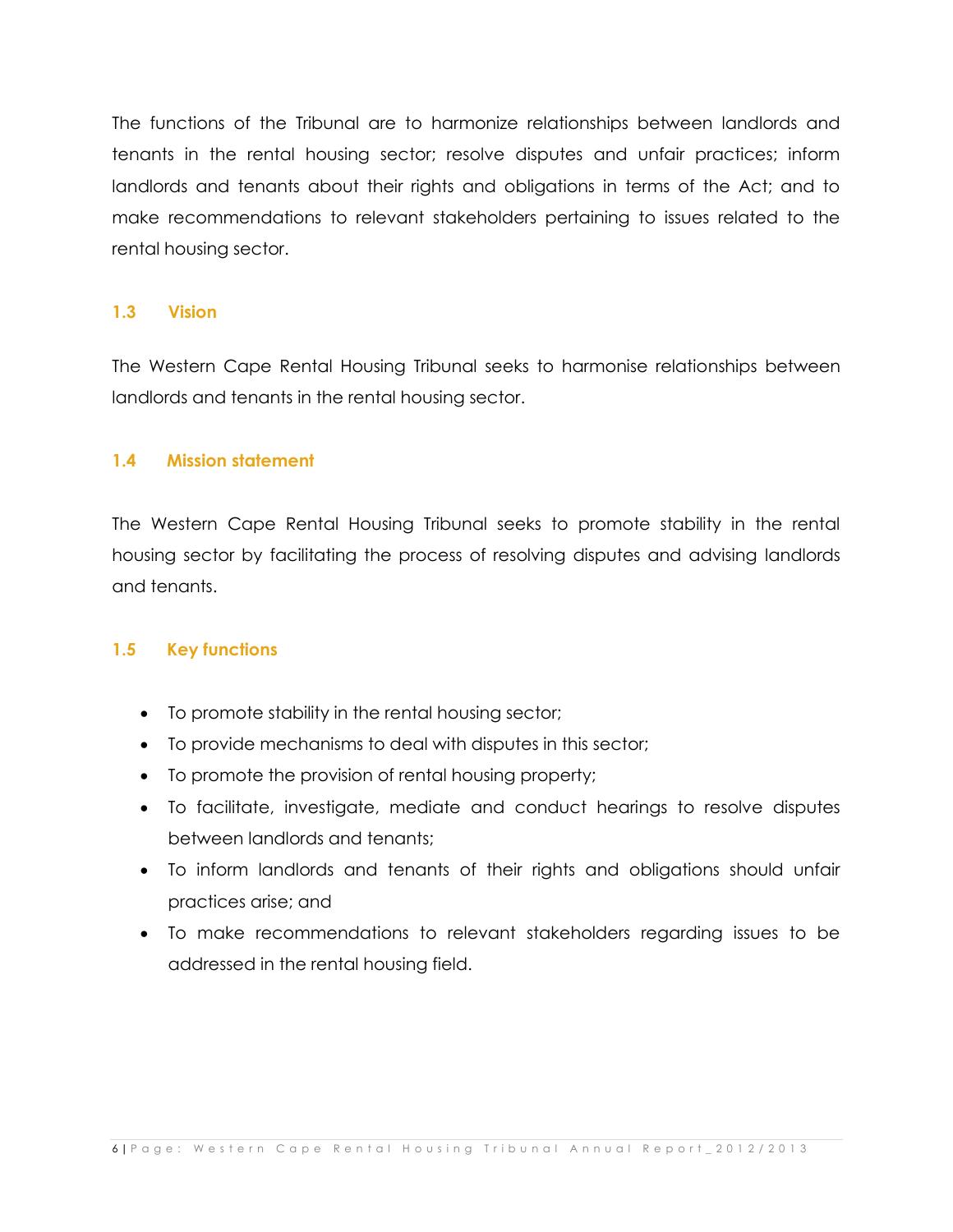#### **PART TWO: HUMAN RESOURCE MANAGEMENT**

#### **2.1 Personnel arrangements**

The Rental Housing Tribunal does not have personnel within its employ. The administrative and technical support functions are performed by staff within the employ of the Western Cape Provincial Department of Human Settlements that provides a Support Component in terms of Section 11 of the Act.

## **2.2 Personnel and related information**

The Tribunal Members are appointed by the Western Cape Provincial Minister for Human Settlements. In terms of the Rental Housing Act, the Minister is vested with the powers to appoint members of the Tribunal who have expertise in property management, housing development and consumer matters pertaining to rental housing. The current Tribunal consists of the following members;

Table1

| <b>Name</b>    | Capacity           | Profession                 | Term as a Member              |
|----------------|--------------------|----------------------------|-------------------------------|
| Mr JJA Botha   | Chairperson        | Practicing attorney        | 01/07/10 1st Term             |
| Ms M Wotini    | Deputy Chairperson | Manager                    | 01/01/10 4 <sup>th</sup> Term |
| Mr RJ Vincent  | Member             | Retired legal advisor      | 01/08/09 2nd Term             |
| Mr I Higgins   | Member             | Practicing attorney        | 01/08/09 2nd Term             |
| Ms V Marks     | Member             | <b>Property Consultant</b> | 01/07/10 3rd Term             |
| Ms P van Renen | Alternate Member   | Social Worker              | 01/07/10 1st Term             |

The term of office of members is 3 years, unless extended for a further term. For the reporting period, the Western Cape Tribunal Members have remained the same.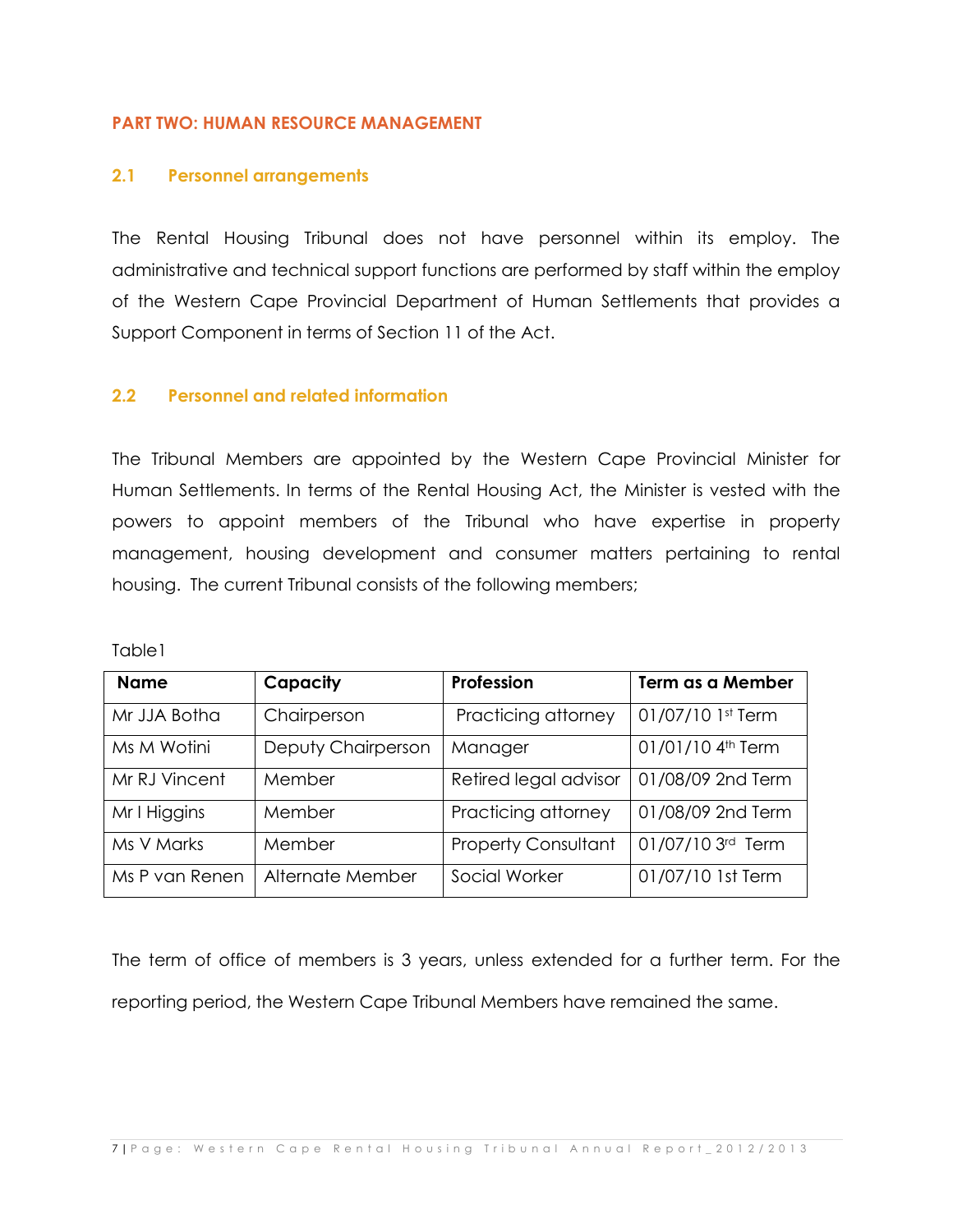## **2.3 Expenditure**

Expenditure in respect of the Tribunal for the financial year is as follows:

| 1. Compensation and benefits of staff: | R 5 139 422.20 |
|----------------------------------------|----------------|
| 2. Compensation of Tribunal members:   | R 1 531 160.44 |
| 3. Other expenses:                     | R 1 186 690.13 |
| Total:                                 | R 7 857 272.77 |
|                                        |                |
| 4 Budget <sup>+</sup>                  | R 7 857 272 77 |

| 1. DUUYU1.     |  | 11 / 00/ 2/ 2.// |
|----------------|--|------------------|
| 5. Underspent: |  | 0.00             |

Due to the demand of the work of the Tribunal, the WC RHT budget was increased from **R 6 773 389.70** in the (2011/2012) financial year to **R 7 857 272.77** in the (2012/2013) financial year. The expenditure on compensation and benefits of staff was furthermore increased from **R 4 105 238.26** in the (2011/2012) financial year to **R 5 139 422.20** in the (2012/2013) financial year due to the appointment of new employees.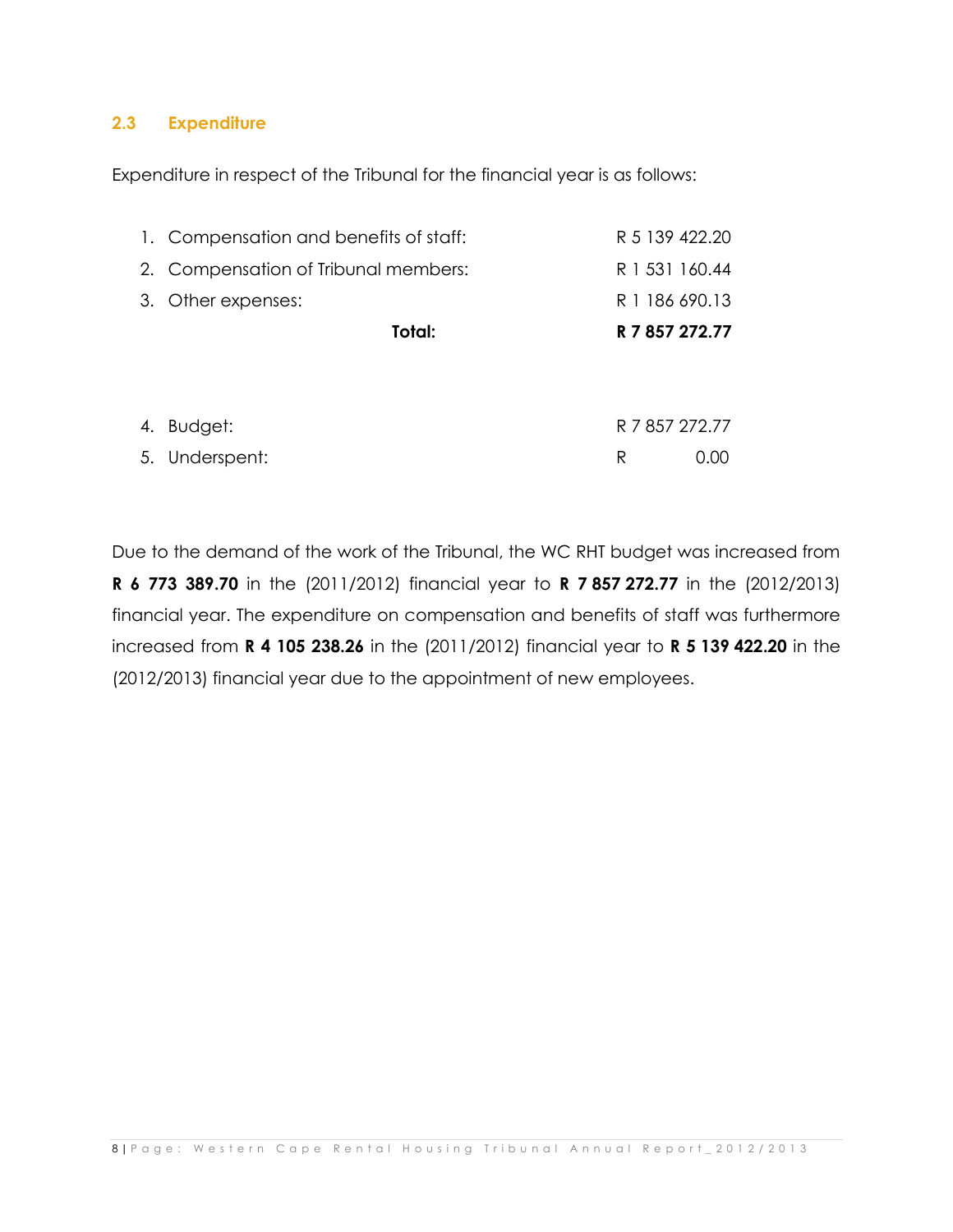## **PART THREE: PERFORMANCE OF THE TRIBUNAL**

## **3.1 REVIEW OF ACTIVTIES**

## **3.2.1 STAFFING**

## **3.2.1.1 Administration unit**

Three **(3)** administration clerk posts have been filled during this financial year. In total, the administration unit now comprises of five **(5)** administration clerks. With the opening of a Rental Housing Tribunal office in the Eden District (George), it is anticipated that additional administrative staff will be employed to assist with the processing of Rental Housing Tribunal complaints in the George Rental Housing Tribunal Office.

The administration component of the Rental Housing Tribunal is of vital importance for a fully functioning and effective Western Cape Rental Housing Tribunal. The Tribunal administration component is where all the complaints from the public are processed and registered. The timeous registration of these complaints is crucial in terms of ensuring that the Tribunal meets its legislative mandate of finalising registered complaints within 90 days from the date in which the complaint was reported.

## **3.2.1.2 Case Officer's unit**

Due to the drastic increase in reported cases, and the demand for the services of the WC: RHT, the Organization Design Unit (ODU) with the Department of the Premier was requested to review and re-examine the staff capacity constraints within the Rental Housing Tribunal sub-directorate. Said study *(report available on request)* yielded to an extension of the services of the WC: RHT. The study made provision for the appointment of an additional seven **(7)** Case Officers. These officials will be employed in the next financial year (2013/2014). It is hoped that the employment of these officials will help to address the challenges associated with the increased number of cases.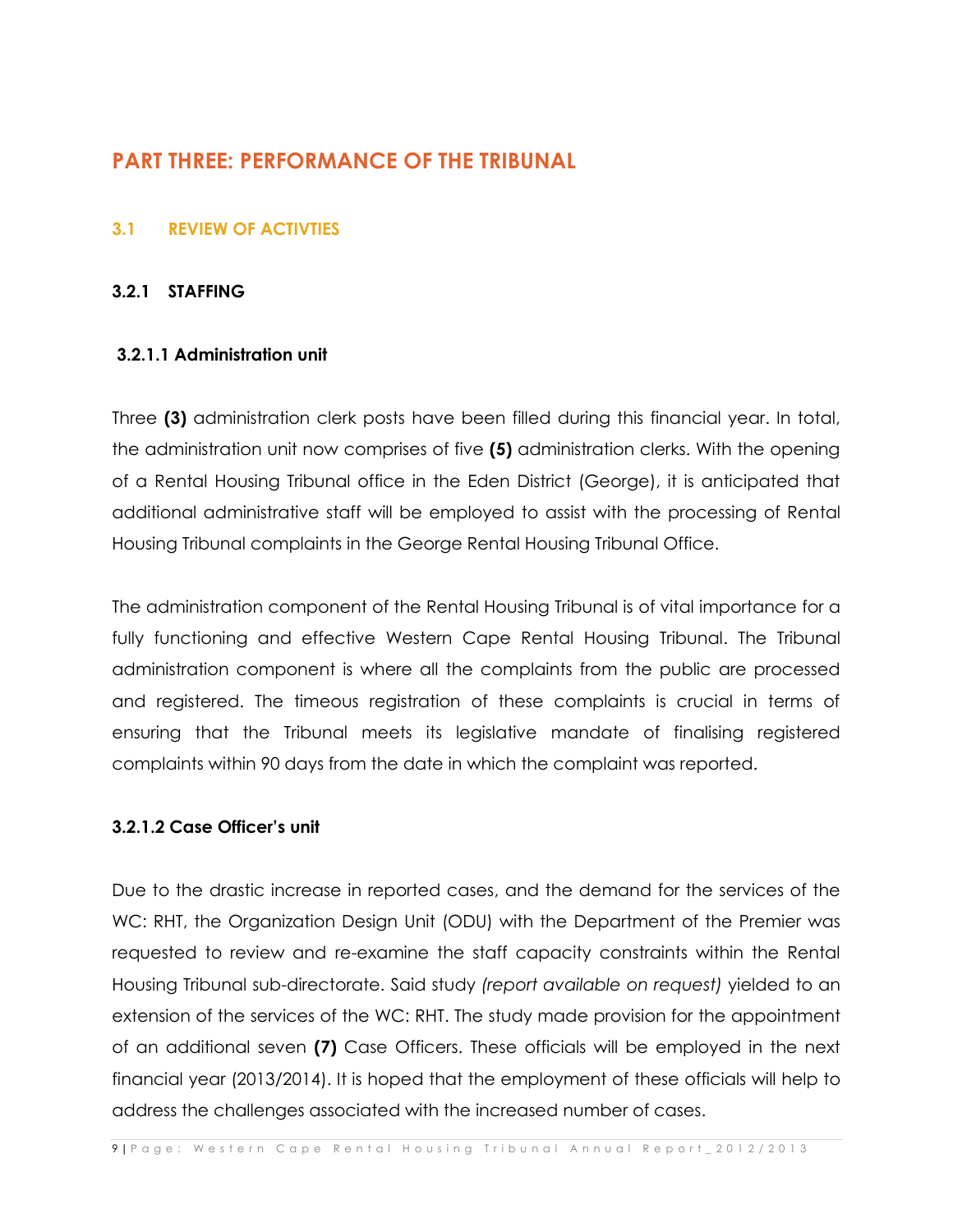## **Management of the unit**

The Support Component consists of the following structure:

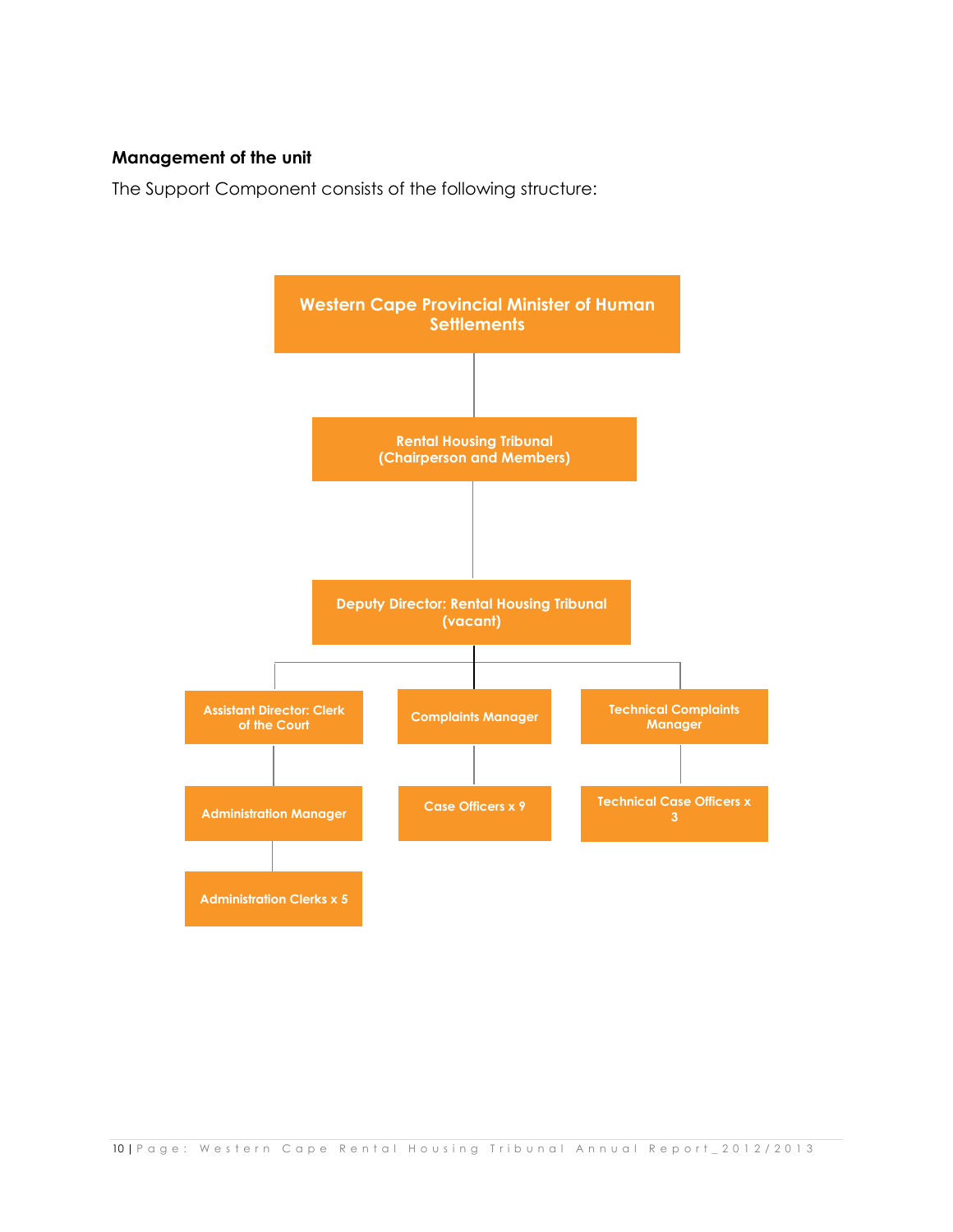## **3.2.1.3 Call Centre**

The Western Cape Rental Housing Tribunal (WC: RHT) Call Centre came into being in 2007. The aim of establishing the Call Centre was to streamline calls which were received by the Western Cape Rental Housing Support Staff, and to reduce the time spent by the officials attending to queries from the public.

Below is a comparison of calls received by the Call Centre as from the 2010/2011 to 2012/2013 financial years. As can be seen from the table below (table.2) there has been a drastic increase in the number of calls attended to by the WC: RHT Call Centre. The Call Centre has led to a reduction of the number of enquiries that came to the attention of the Case Officers. Ongoing training of the Call Centre officials is provided by the Tribunal Members on a monthly basis.

| 2010/2011<br><b>MONTH</b> | <b>CALLS</b><br><b>RECEIVED</b> | 2011/2012<br><b>MONTH</b> | <b>CALLS</b><br><b>RECEIVED</b> | 2012/2013<br><b>MONTH</b> | <b>CALLS</b><br><b>RECEIVED</b> |
|---------------------------|---------------------------------|---------------------------|---------------------------------|---------------------------|---------------------------------|
| April                     | 1047                            | April                     | 877                             | April                     | 1 0 0 5                         |
| May                       | 1102                            | May                       | 1101                            | May                       | 1 2 1 2                         |
| June                      | 1026                            | June                      | 1026                            | June                      | 1059                            |
| July                      | 1118                            | July                      | 1051                            | July                      | 1 181                           |
| August                    | 973                             | August                    | 1308                            | August                    | 1 3 2 9                         |
| September                 | 1062                            | September                 | 1324                            | September                 | 1090                            |
| October                   | 1131                            | October                   | 1242                            | October                   | 1 2 9 6                         |
| November                  | 1064                            | <b>November</b>           | 1371                            | November                  | 1 3 3 5                         |
| December                  | 816                             | December                  | 921                             | December                  | 942                             |
| January                   | 999                             | January                   | 1259                            | January                   | 1 330                           |
| February                  | 1031                            | February                  | 1366                            | February                  | 1 302                           |
| March                     | 1157                            | March                     | 1369                            | March                     | 195                             |
|                           | 12526                           |                           | 14215                           |                           | 14 376                          |

#### Table.2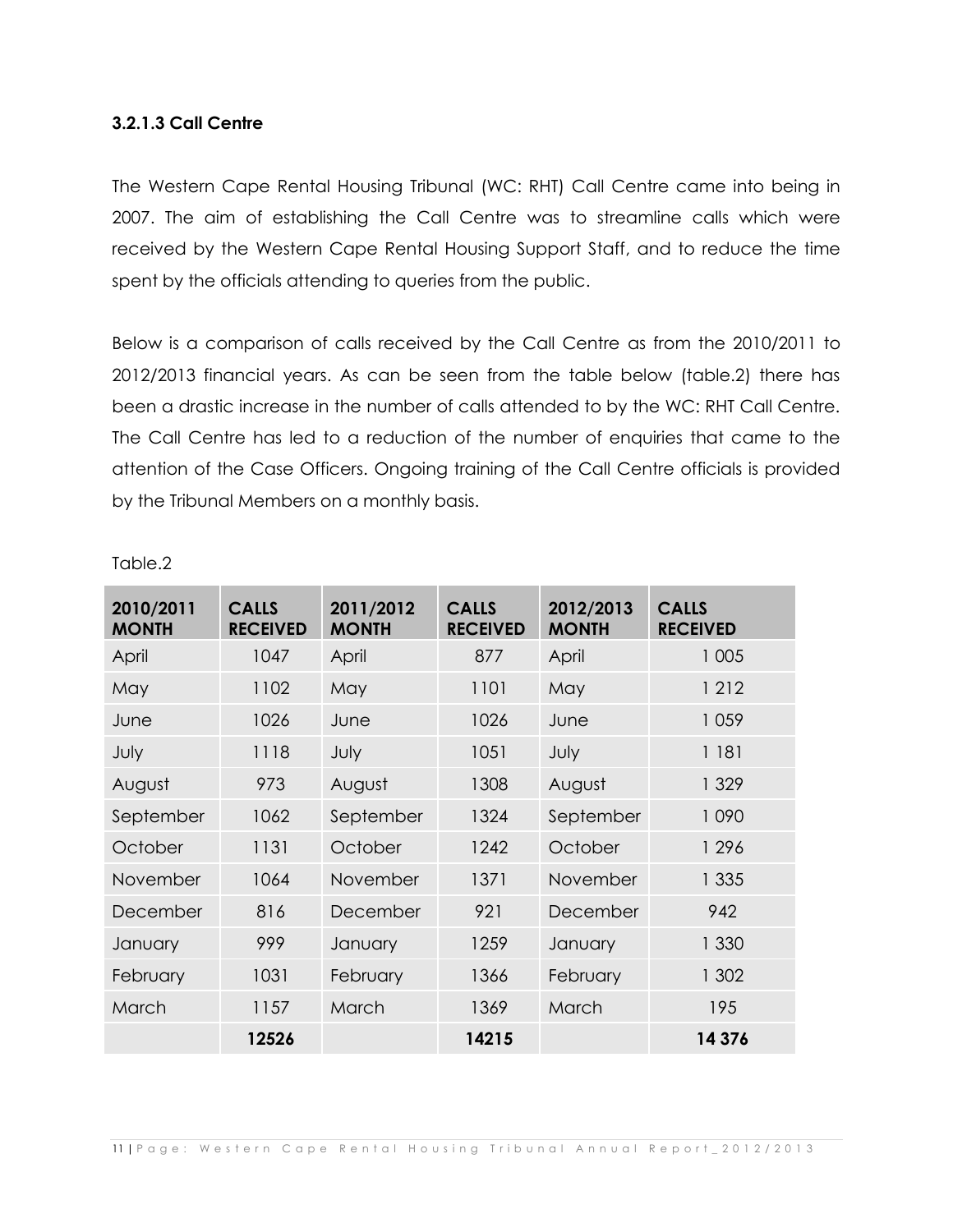However, it must be stressed that not all calls received by the Call Centre were converted to official complaints. The number of calls received ranged from:

- Advice about rental problems;
- Queries about the case number and the official working on the complaint of the caller;
- The need to lodge an official complaint;
- Wanting to be transferred to the Rental Housing Tribunal office.

**85%** of the calls received are about deposit refunds, questions on lease agreements, advice on failure to pay rental and failure to do maintenance. Staff of the Call Centre is continuously trained on the provisions of the Rental Housing Act and other legislation relating to the rental housing sector. In cases where the calls received are of a complex nature, the Call Centre officials would transfer the call to the Rental Housing Tribunal office or to the Western Cape Provincial Department of Human Settlements' Helpdesk..

## **3.2.3 Department Helpdesk**

In this financial year (2012/2013), the Western Cape Provincial Department of Human Settlements' Helpdesk attended to five thousand seven hundred and seventy five (**5775**) queries from the public, as compared to four thousand six hundred and ninety eight (**4698**) queries in the 2011/2012 financial year. All of these queries consisted of people who came to the Western Cape Provincial Department of Human Settlements' Helpdesk office at 27 Wale Street in Cape Town for advice and made enquiries on rental housing related matters.

These Helpdesk enquiries ranged from:

- People who came to lodge an official rental housing tribunal complaint;
- People who came to get advice on their rights as either a landlord or tenant;
- People who came to drop off rental housing official complaint/s.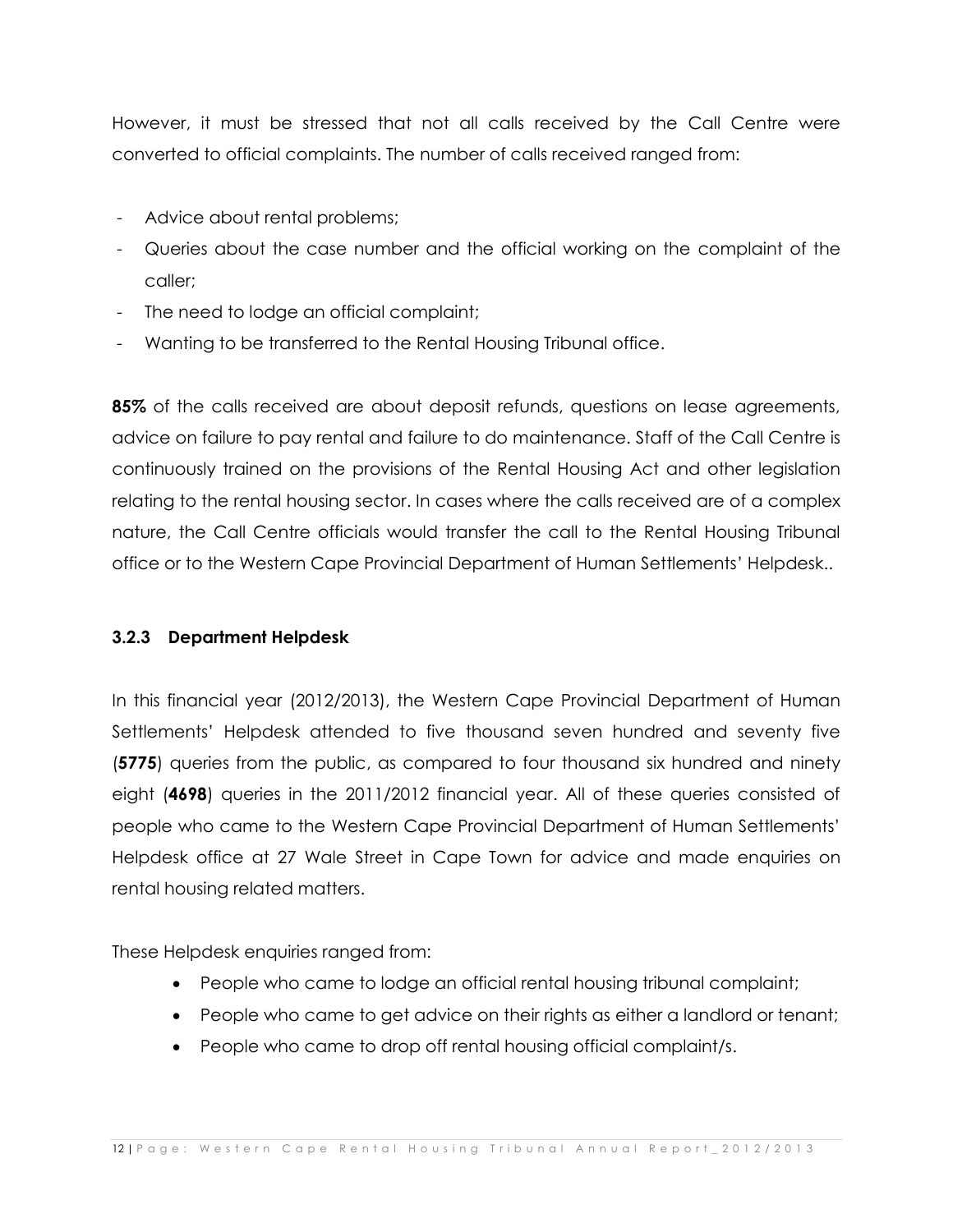| Table.3 |  |  |
|---------|--|--|
|         |  |  |

| <b>MONTH</b><br>2011/2012 | <b>RHT ENQUIRIES</b><br><b>ATTENDED TO</b> | <b>MONTH</b><br>2012/2013 | <b>RHT ENQUIRIES</b><br><b>ATTENDED TO</b> |
|---------------------------|--------------------------------------------|---------------------------|--------------------------------------------|
| April                     | 254                                        | April                     | 246                                        |
| May                       | 270                                        | May                       | 497                                        |
| June                      | 330                                        | June                      | 540                                        |
| July                      | 323                                        | July                      | 565                                        |
| August                    | 361                                        | August                    | 539                                        |
| September                 | 427                                        | September                 | 421                                        |
| October                   | 413                                        | October                   | 535                                        |
| November                  | 477                                        | November                  | 522                                        |
| December                  | 304                                        | December                  | 289                                        |
| January                   | 532                                        | January                   | 608                                        |
| February                  | 545                                        | February                  | 557                                        |
| March                     | 462                                        | March                     | 456                                        |
|                           | 4698                                       |                           | 5775                                       |

The above table (table.3) reflects the number of people who walked in to the Department Helpdesk for rental enquiries. Of the three thousand and fifty three **(3053)** of the WC: RHT registered official complaints, only one thousand two hundred and fifty five (**1255**) cases were reported via the Department Helpdesk. However, this does not take away the important service that the Department Helpdesk is providing for the WC: RHT.

The rest of the reported cases came via fax, post and through the WC: RHT e-mail account.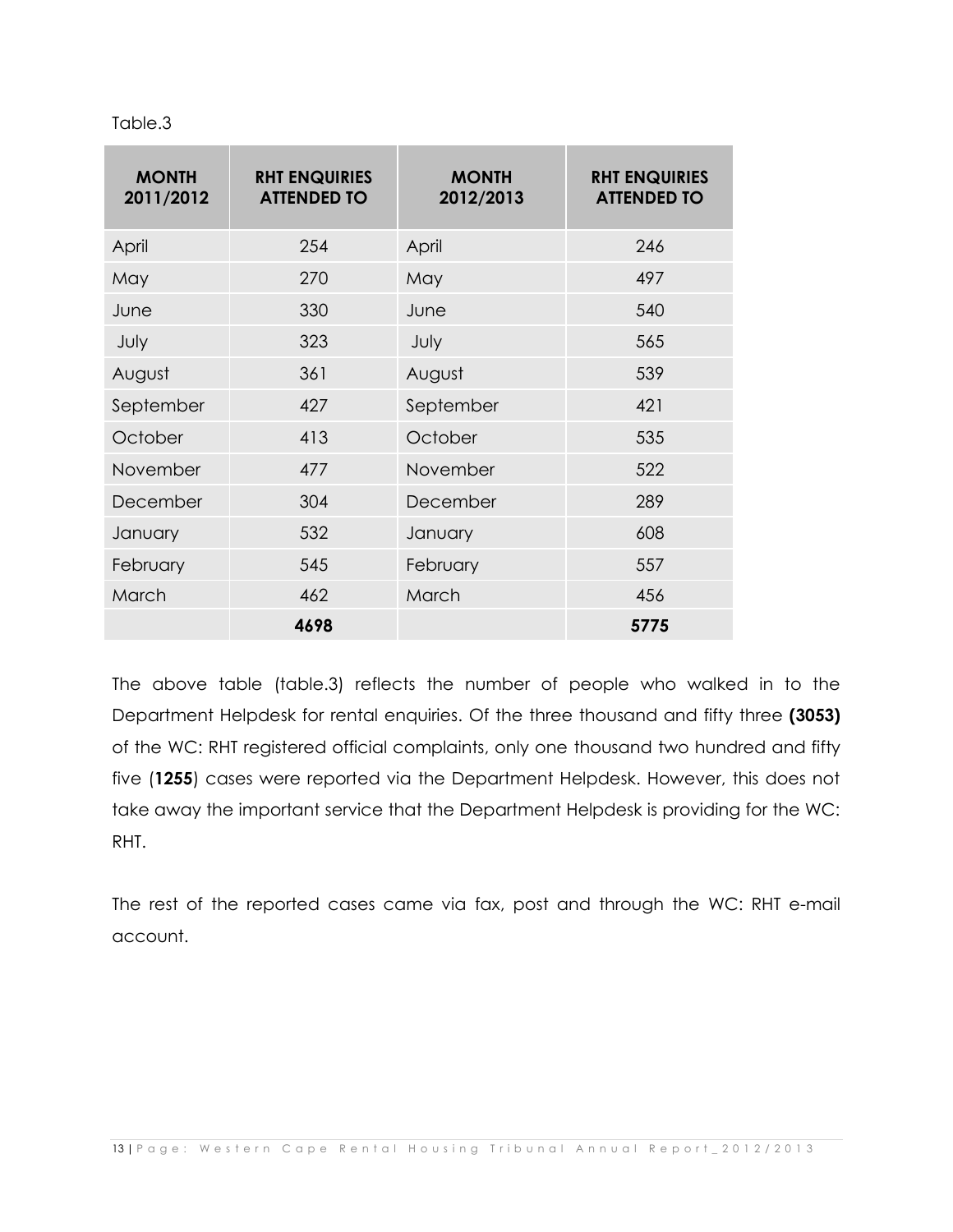## **3.3 Performance of the Tribunal**

## **3.3.1 Reported Cases**

This financial year (2012/2013) saw an increase of six hundred and eleven **(611)** reported cases as compared to the previous financial year. Reported cases increased from two thousand four hundred and forty two **(2442)** to three thousand and fifty three **(3053)** cases.

Table.4

|                           | <b>NUMBER OF REPORTED CASES PER YEAR</b><br>2000 - 2007 |           |           |           |           |           |
|---------------------------|---------------------------------------------------------|-----------|-----------|-----------|-----------|-----------|
| <b>Financial</b><br>year  | 2001/2002                                               | 2002/2003 | 2003/2004 | 2004/2005 | 2005/2006 | 2006/2007 |
| <b>Number</b><br>reported | 120                                                     | 233       | 299       | 352       | 487       | 767       |
| Percentage                | $+17\%$                                                 | $+94%$    | $+28\%$   | $+17%$    | $+38%$    | $+57\%$   |

Table.5

|                           | <b>NUMBER OF REPORTED CASES PER YEAR</b><br>2006 - 2012 |           |           |           |           |           |
|---------------------------|---------------------------------------------------------|-----------|-----------|-----------|-----------|-----------|
| Year                      | 2007/2008                                               | 2008/2009 | 2009/2010 | 2010/2011 | 2011/2012 | 2012/2013 |
| <b>Number</b><br>reported | 904                                                     | 1237      | 2454      | 2710      | 2442      | 3053      |
| Percentage                | $+17%$                                                  | $+27\%$   | $+49%$    | $+10%$    | $-9\%$    | $+25%$    |

The above increase (2012/2013) is, among other reasons, attributed to the following:

- Word of mouth;
- WC: RHT posters which provide information on the services rendered by the Tribunal which is displayed at certain local government offices and public institutions such as libraries, SAPS and Thusong Centers;
- Various engagements with Municipal Management Forums (MMF).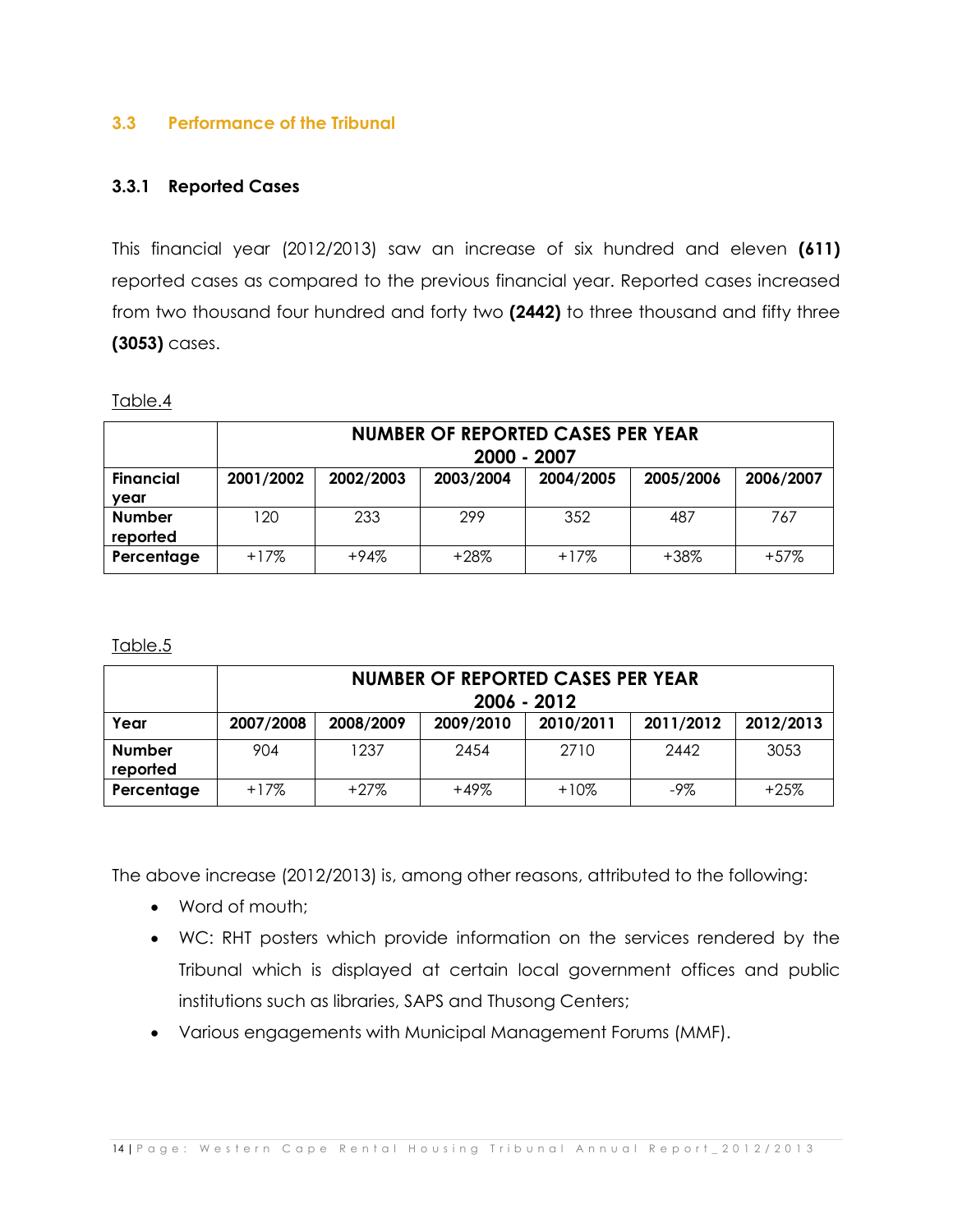## **3.3.2. Hearings conducted**

All hearings by the WC: RHT are held as close as possible to the point of complaint. As much as there is no mandate which indicates how many cases the Tribunal must hear per day, from this financial year (2012/2103) the Tribunal has started a process of hearing four **(4)** matters per day, as compared to the traditional three **(3)** cases per day that were heard in previous financial years.

This change was, among other things, necessitated by an increase in urgent matters (unlawful evictions, illegal lockouts) which were reported at the WC: RHT.

| <b>MONTH</b><br>2011/2012 | <b>CASES</b><br><b>REFERRED</b><br><b>FOR</b><br><b>HEARINGS</b> | <b>NUMBER</b><br><b>OF CASES</b><br><b>HEARD</b> | <b>MONTH</b><br>2012/2013 | <b>CASES</b><br><b>REFERRED</b><br><b>FOR</b><br><b>HEARINGS</b> | <b>NUMBER</b><br><b>OF CASES</b><br><b>HEARD</b> |
|---------------------------|------------------------------------------------------------------|--------------------------------------------------|---------------------------|------------------------------------------------------------------|--------------------------------------------------|
| April                     | 28                                                               | 22                                               | April                     | 37                                                               | 19                                               |
| May                       | 32                                                               | 18                                               | May                       | 31                                                               | 23                                               |
| June                      | 64                                                               | 44                                               | June                      | 38                                                               | 22                                               |
| July                      | 29                                                               | 20                                               | July                      | 43                                                               | 32                                               |
| August                    | 34                                                               | 22                                               | August                    | 88                                                               | 51                                               |
| September                 | 54                                                               | 46                                               | September                 | 114                                                              | 16                                               |
| October                   | 29                                                               | 25                                               | October                   | 33                                                               | 18                                               |
| November                  | 36                                                               | 20                                               | November                  | 95                                                               | 14                                               |
| December                  | 15                                                               | 15                                               | December                  | 102                                                              | 14                                               |
| January                   | 27                                                               | 16                                               | January                   | 103                                                              | 10                                               |
| February                  | 37                                                               | 20                                               | February                  | 115                                                              | 20                                               |
| March                     | 55                                                               | 42                                               | March                     | 43                                                               | 20                                               |
|                           | 440                                                              | 310                                              |                           | 842                                                              | 259                                              |

Table.6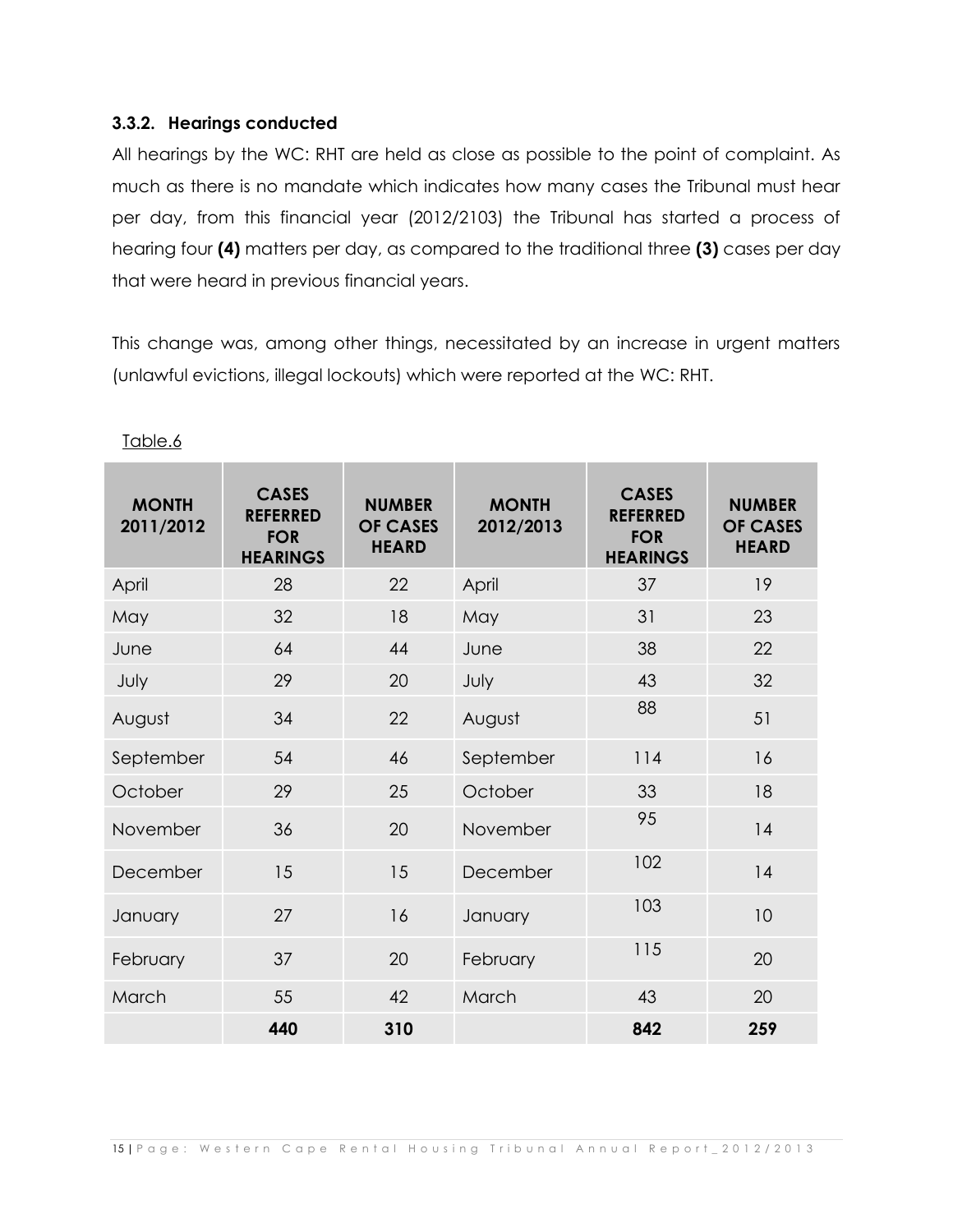This financial year (2102/2103), the WC: RHT Members heard two hundred and fifty nine **(259)** cases as compared to the three hundred and ten **(310)** cases heard in the previous reporting period. The number of cases which were scheduled for hearing in this reporting period were much higher than the previous financial year due to the group complaints that the Tribunal had to deal with.

These group complaints entailed cases from De Novo residents **(75 in total)** and Communicare Tenants Association **(88 in total)**.

## **3.3.3. Promotion of Access to Information Act (Act of 2000)**

The provisions of the Rental Housing Act, 1999 (Act No. 50 of 1999) gives the Tribunal the same powers as a magistrate's court in terms of the Magistrate's Courts Act of 1944. However, as much as much as the Tribunal has the same powers as a magistrate court, the proceedings of the Tribunal may be brought under review before the High Court within its area of jurisdiction.

In this reporting period (2102/2103) the WC: RHT received six **(6)** Promotion of Access to Information Act (PAIA) requests. The requests were from persons who were not happy with the findings of the Tribunal. All of these requests were complied with by providing the requested information and signed off by the Head of the Department (HOD).

## **3.3.4. Conclusion**

All parties involved in the South African rental industry have access to Provincial Rental Housing Tribunals, which are administered by provincial governments. While most tenants may not be as ideal as landlords would prefer, they have legal recourse in exercising their rights outside the courts, through the Rental Housing Tribunal (RHT). The RHT's primary function is one of mediating to resolve disputes between tenants and landlords, and is a much less costly alternative to private legal assistance.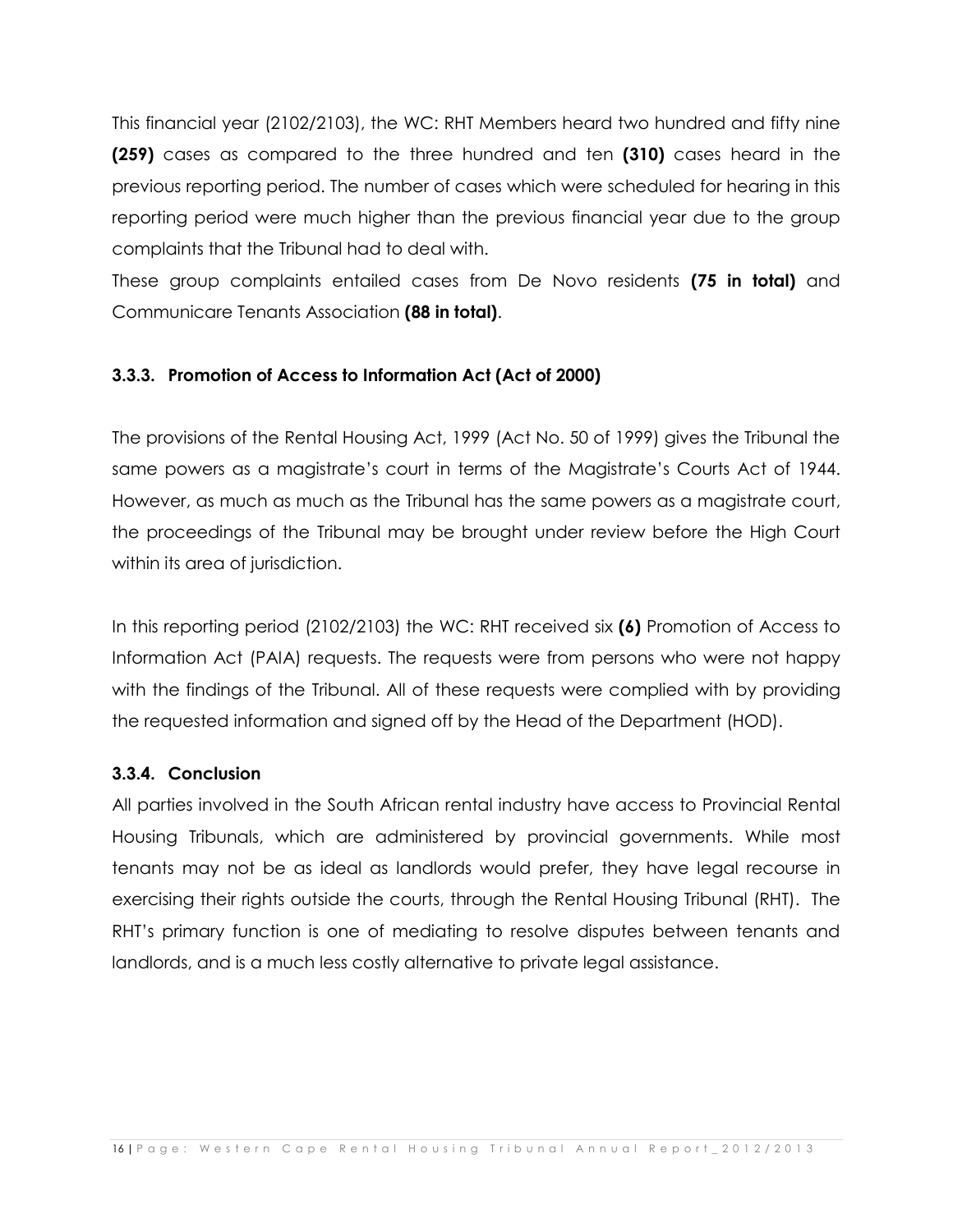On the whole, both tenants and landlords are protected by the law, including the **Rental Housing Act**, the **Prevention of Illegal Eviction Act**, the **New Consumer Protection Act**, and the **Companies' Act of 2011.** Most common, are problems arising from the incorrect interpretation, or incorrect application of the law. This usually occurs as the result of tenants either having a limited understanding of their rights, of not fully comprehending the consequences of breaching contractual agreements, or of incompetent or unscrupulous behavior on the part of landlords.

For these purposes, the Rental Housing Tribunals provide information regarding agreements, legal rights, deposits and refunds, **rental property inspections**, forced removals, maintenance, damages and claims, as well as the **dispute resolution and arbitration process**. The marketing drive that we have started in the past financial year (2011/2012) and which we are continuing with, will yield positive results in balancing the rights of the landlords versus those of the tenants.

Secondly, as much as we are currently experiencing the challenge of not being able to resolve cases within the legislated prescribed 90-days turnaround time, we are pleased that staff capacity challenges have been decreased, with the hope of addressing the ever-increasing number of reported cases.

Thirdly, with the continued positive working relationship between the Western Cape Provincial Department of Human Settlements, the Tribunal support staff and the Tribunal Members, we are of the view that some of the challenges and achievements highlighted in this report will be strengthened as we move along to the next financial year (2013/2014).